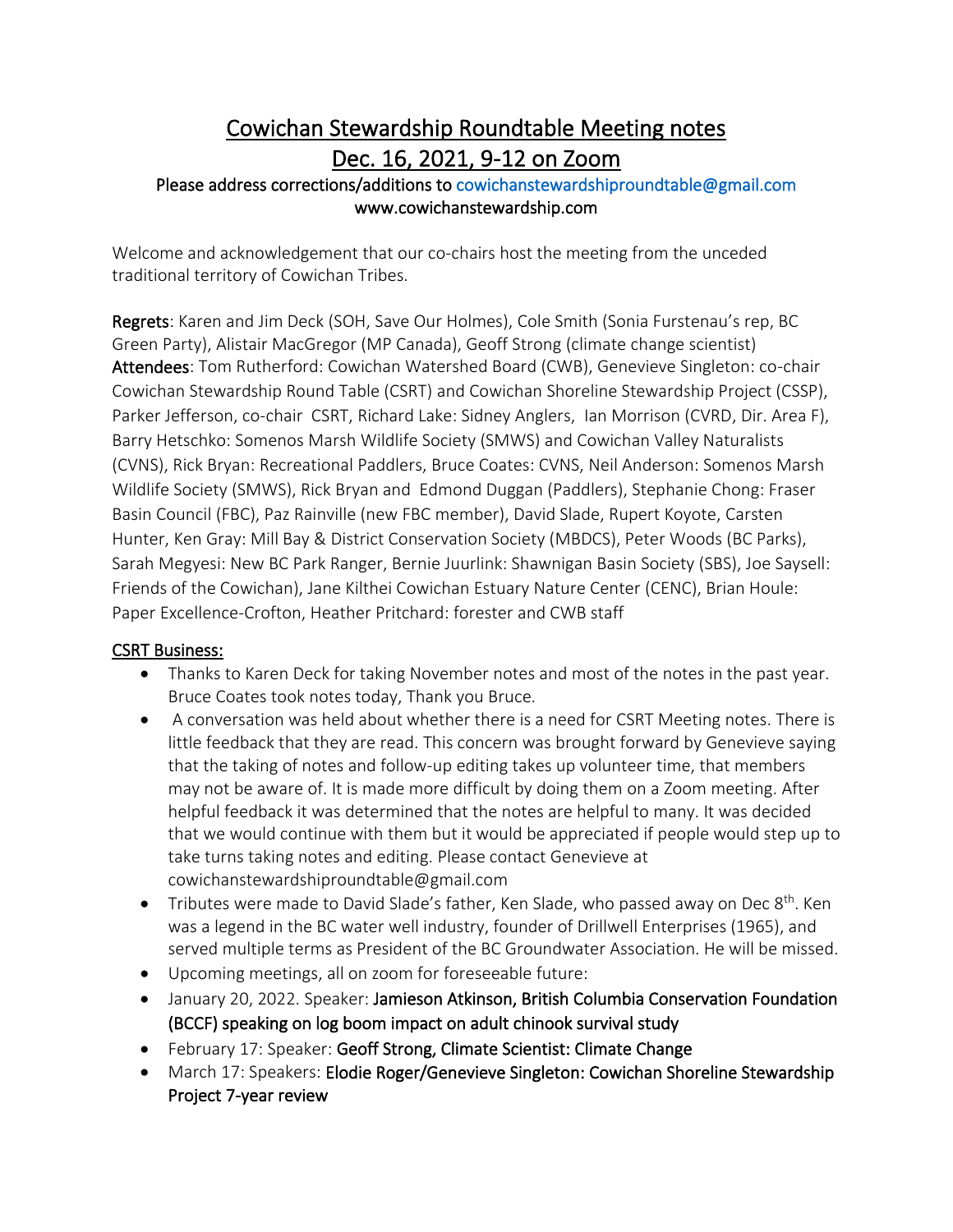CSRT New Business: Just in: a 1-year funding initiative, available through the Celebration and Commemoration Program. Apply for Rivers Day 2023? Closes January 10<sup>th</sup> so needs consideration before then. Post meeting note from Genevieve: This date has since been changed to end of January.

[https://can01.safelinks.protection.outlook.com/?url=https%3A%2F%2Fwww.canada.ca%2Fen%2Fcanadian](https://can01.safelinks.protection.outlook.com/?url=https%3A%2F%2Fwww.canada.ca%2Fen%2Fcanadian-heritage%2Fservices%2Ffunding%2Fcelebration-commemoration-reopening-fund.html&data=04%7C01%7CPeter.woods%40gov.bc.ca%7C8a808e8ddcff4cb43bb608d9c01122d8%7C6fdb52003d0d4a8ab036d3685e359adc%7C0%7C0%7C637752002098037045%7CUnknown%7CTWFpbGZsb3d8eyJWIjoiMC4wLjAwMDAiLCJQIjoiV2luMzIiLCJBTiI6Ik1haWwiLCJXVCI6Mn0%3D%7C3000&sdata=QzjKQY2Ypgx2stWIL3nD%2FljkwIgRhPEdgJA03jxGl3M%3D&reserved=0)[heritage%2Fservices%2Ffunding%2Fcelebration-commemoration-reopening](https://can01.safelinks.protection.outlook.com/?url=https%3A%2F%2Fwww.canada.ca%2Fen%2Fcanadian-heritage%2Fservices%2Ffunding%2Fcelebration-commemoration-reopening-fund.html&data=04%7C01%7CPeter.woods%40gov.bc.ca%7C8a808e8ddcff4cb43bb608d9c01122d8%7C6fdb52003d0d4a8ab036d3685e359adc%7C0%7C0%7C637752002098037045%7CUnknown%7CTWFpbGZsb3d8eyJWIjoiMC4wLjAwMDAiLCJQIjoiV2luMzIiLCJBTiI6Ik1haWwiLCJXVCI6Mn0%3D%7C3000&sdata=QzjKQY2Ypgx2stWIL3nD%2FljkwIgRhPEdgJA03jxGl3M%3D&reserved=0)[fund.html&data=04%7C01%7CPeter.woods%40gov.bc.ca%7C8a808e8ddcff4cb43bb608d9c01122d8%7C6fdb52003d0d4a8ab036d3685e359adc](https://can01.safelinks.protection.outlook.com/?url=https%3A%2F%2Fwww.canada.ca%2Fen%2Fcanadian-heritage%2Fservices%2Ffunding%2Fcelebration-commemoration-reopening-fund.html&data=04%7C01%7CPeter.woods%40gov.bc.ca%7C8a808e8ddcff4cb43bb608d9c01122d8%7C6fdb52003d0d4a8ab036d3685e359adc%7C0%7C0%7C637752002098037045%7CUnknown%7CTWFpbGZsb3d8eyJWIjoiMC4wLjAwMDAiLCJQIjoiV2luMzIiLCJBTiI6Ik1haWwiLCJXVCI6Mn0%3D%7C3000&sdata=QzjKQY2Ypgx2stWIL3nD%2FljkwIgRhPEdgJA03jxGl3M%3D&reserved=0) [%7C0%7C0%7C637752002098037045%7CUnknown%7CTWFpbGZsb3d8eyJWIjoiMC4wLjAwMDAiLCJQIjoiV2luMzIiLCJBTiI6Ik1haWwiLCJXVCI6M](https://can01.safelinks.protection.outlook.com/?url=https%3A%2F%2Fwww.canada.ca%2Fen%2Fcanadian-heritage%2Fservices%2Ffunding%2Fcelebration-commemoration-reopening-fund.html&data=04%7C01%7CPeter.woods%40gov.bc.ca%7C8a808e8ddcff4cb43bb608d9c01122d8%7C6fdb52003d0d4a8ab036d3685e359adc%7C0%7C0%7C637752002098037045%7CUnknown%7CTWFpbGZsb3d8eyJWIjoiMC4wLjAwMDAiLCJQIjoiV2luMzIiLCJBTiI6Ik1haWwiLCJXVCI6Mn0%3D%7C3000&sdata=QzjKQY2Ypgx2stWIL3nD%2FljkwIgRhPEdgJA03jxGl3M%3D&reserved=0) [n0%3D%7C3000&sdata=QzjKQY2Ypgx2stWIL3nD%2FljkwIgRhPEdgJA03jxGl3M%3D&reserved=0](https://can01.safelinks.protection.outlook.com/?url=https%3A%2F%2Fwww.canada.ca%2Fen%2Fcanadian-heritage%2Fservices%2Ffunding%2Fcelebration-commemoration-reopening-fund.html&data=04%7C01%7CPeter.woods%40gov.bc.ca%7C8a808e8ddcff4cb43bb608d9c01122d8%7C6fdb52003d0d4a8ab036d3685e359adc%7C0%7C0%7C637752002098037045%7CUnknown%7CTWFpbGZsb3d8eyJWIjoiMC4wLjAwMDAiLCJQIjoiV2luMzIiLCJBTiI6Ik1haWwiLCJXVCI6Mn0%3D%7C3000&sdata=QzjKQY2Ypgx2stWIL3nD%2FljkwIgRhPEdgJA03jxGl3M%3D&reserved=0)

## Round the Table:

Everyone is requested to introduce themselves with name and affiliation, if any. After this, anyone who wishes to give an update can. Speakers will be kept to a time limit. Please remember to be kind and respectful, negativity about other Roundtable members will not be tolerated. We are here to share information.

Jane Kilthei: Starting a conversation with others about starting a Restoration Hub for collaboration on partnerships, mutual support, grants, equipment. CENC has some money for projects too. Contact [jane@cowichanestuary.ca](mailto:jane@cowichanestuary.ca)

Stephanie Chong (FBC): The Fraser Basin Council continues to reach out to youth in the Cowichan Valley who are interested to work on sustainability and climate change projects. There are 7 to 9 people on the team and they will be working on food security and safe spaces. Introduced newest member Paz Rainville from Pender Island.

Rupert Koyote: First time at CSRT meeting. He heard about it from Heather Pritchard. In Chat Rupert asked: "Has anyone reported on Menzies Creek? The Menzies/Bings confluence neighbor's riparian area at the back of our place on Gibbins Rd." Genevieve commented that coho run had begun.

Tom Rutherford (CWB): Cowichan Watershed Board continues on 4 initiatives:

- Working with CVRD, Cowichan Tribes, Catalyst, province to find a solution for the weir license.
- Water sustainability in Koksilah
- 1/<sub>2</sub> million-dollar grant to monitor flows and wide riparian
- "Twin Watershed Project" (Koksilah/Chemainus) field season wound up with a bonfire gathering at Bright Angel Park. At that event, Tom reflected that we are *so very lucky* to have all this incredible expertise right here. We don't have to hire consultants from outside the valley, so it's not just the love of what they do, but it's also *where they live*.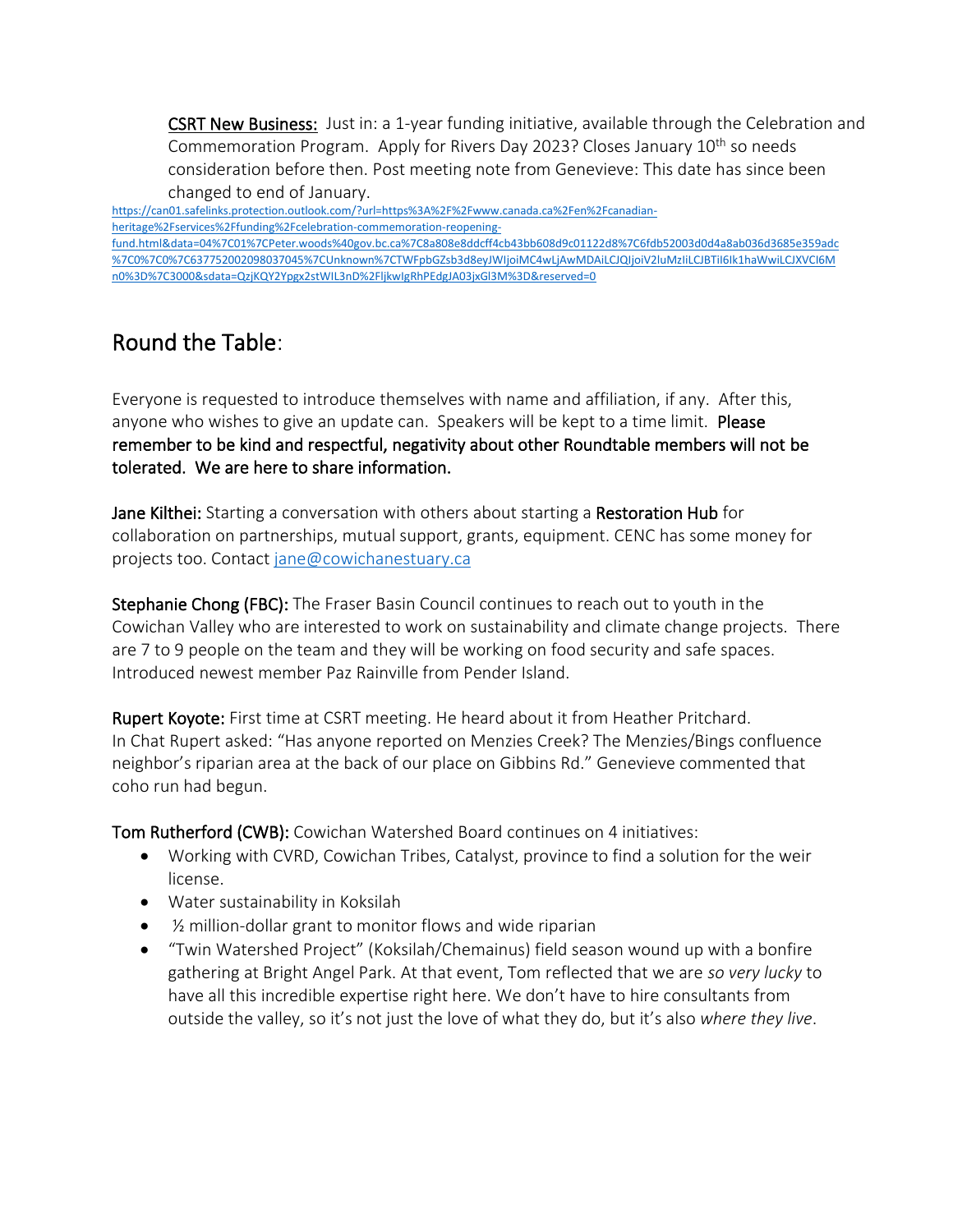### Genevieve Singleton (CSRT) (CSSP)

- Genevieve shared Cole's remarks (who sent regrets) that Sonia Furstenau is in consultation with Ministry of Transport and Infrastructure (MoTI) and Land Use to try to come up with some solutions to flooding in the lower Chemainus valley, including possible removal of the median on Hwy#1. Genevieve also passed along that Cheryl Quist of Quist Farms has not heard from North Cowichan (NC), or MoTI. Need to get Province, NC, MoTI, Halalt FN, and private owners all at one table.
- Genevieve noted that restoration work done with expert Dave Polster and others over many years, at both Stoltz Picnic site and Sandy Pools has been hugely affected by the recent storms. She pointed out that going forward there are some *big lessons to be learned* about how restoration projects should be done to survive the unusual flood events that are predicted to increase in future.
- Genevieve and Elodie Roger will be doing presentations on the Cowichan Shoreline Stewardship Project (CSSP) this spring to a variety of groups. CSSP was the vision of much missed Gerald Thom and was overseen by hard working members of Cowichan Lake River Society until a few years ago. Craig Wightman, retired BCCF staff and fisheries biologist, Genevieve and Dave Polster have been involved with the 7-year project since the beginning. It is now sponsored by BC Conservation Foundation. Elodie was contracted to be the field supervisor for the last summer. These presentations will feature a review of the past 7 years and possible steps forward.

Barry Hetschko (SMWS): Weekly Swan & Goose count has resumed with a small contingent. It was missed last year due to Covid. About 300 swans were counted on December  $16^\text{th}$ . Gina Hoar (SMWS) has recently seen Coho spawners in Bings Creek near the Open-Air Classroom (OAC) where two sections of habitat were restored with gravel and rocks.

Jeremy Damborg (BCCF): Work this summer will include geotechnical assessments at Stoltz and maintenance on the access to the sediment pond.

Brian Houle (Paper Excellence): Shared his screen to present graphs of Cowichan River water volume and turbidity through the storm. For example: January 30<sup>th</sup> 2020 - 560cms, November  $15^{th}$ , 2021 - 640 cms.

Joe Saysell (CLRSS): Called in from the prairies. Lamented the combined lack of Chum returns, and the high waters that have washed away carcasses causing mal-nourished eagles, and bears not denning up. Tom commented that DFO expected Chum returns are ~160,000 - but this year appear to be only ~24,000! Joe re-iterated the need for a 4-month fishing closure in the upper Cowichan from Dec-Mar (inclusive). Before being opened up completely, it was Nov-Apr, so the current request is a compromise. He asked everyone to please write to the Ministry

Parker Jefferson (CSRT): Parker has also noted low Chum numbers and commented on the correlation of Chum and Steelhead populations suggesting they could be the next to go. Further distressing points raised: ALL runs on the Olympic Peninsula are at ~10-20% of historic levels.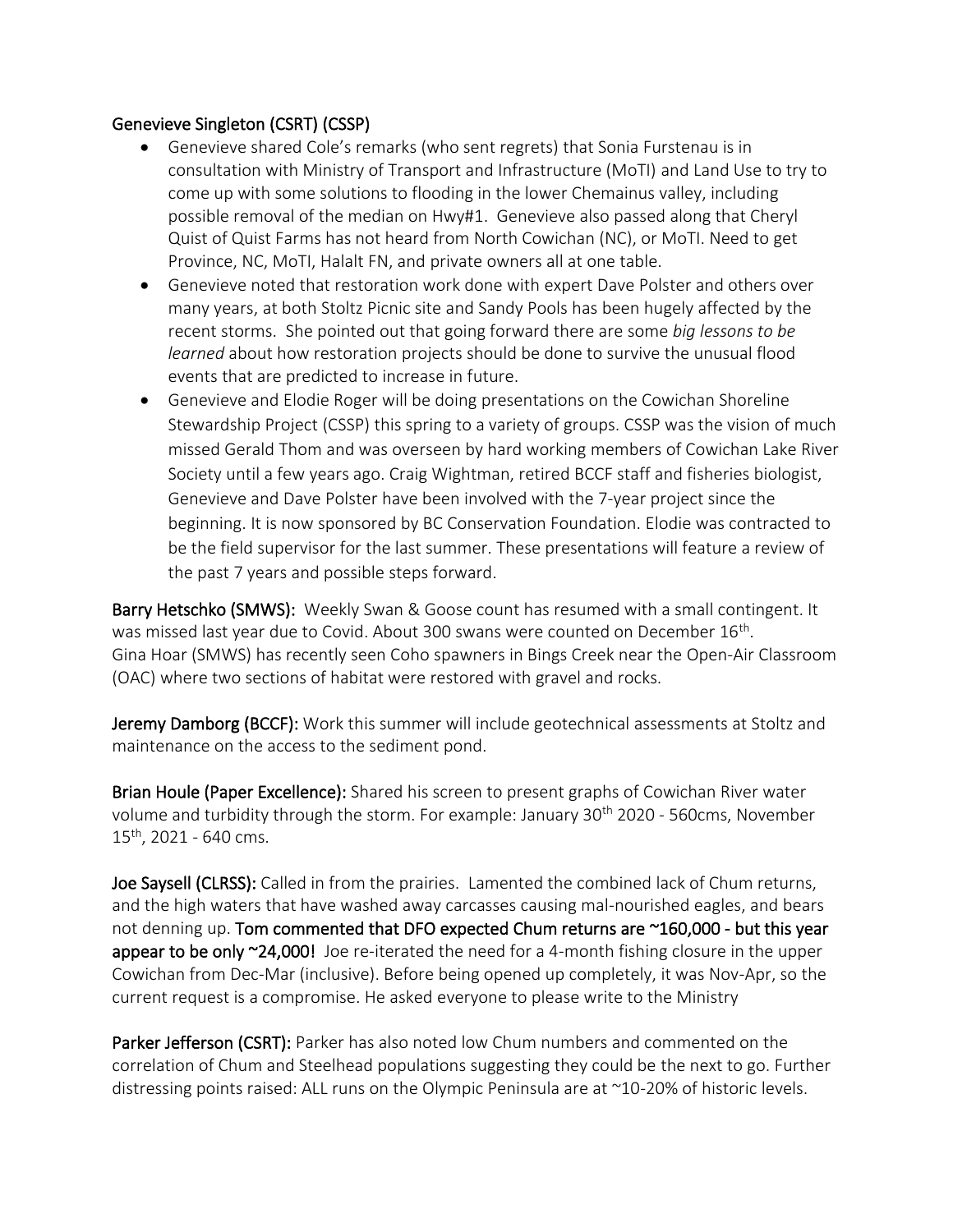Fishing Guides on the Skeena River went three weeks without catching a single fish. By contrast, Coho and Chinook runs seem fairly decent this year.

Carsten Hunter: Pointed out that the "switch got turned off" suddenly for Steelhead populations in Pt. Alberni rivers. He has video of a school of Coho working their way up Somenos Creek which he will copy to SMWS.

Rick Bryan and Edmond Duggan (Paddling Community): High water interfered with youth programs which were put on hold. Parker asked about Swiftwater Rescue and helicopter presence on the river, and hearing nothing it was assumed to be a training run. Edmond said in the chat: "There is a log in the Park that they may have been dealing with (Last Drop rapid which is right at the Marie Canyon day use area).

Edmond separately in the chat: "The Koksilah gauge maxed out in November - it can't record flows over 338 CMS (which is 4.5 meters high). My quasi-scientific estimate is that it hit 380 CMS. For those who don't follow the gauges, it is currently flowing at 13 CMS."

### Ian Morrison (CVRD-Director Area F):

- Extensive storm impact on trails especially up nearer Cowichan Lake will take longer to repair: bigger culverts, sometimes bridges are needed, and often permits are required by DFO.
- Some key staff positions at CVRD are currently vacant for example 3 Parks Planning Tech's jobs are empty.
- "Assault" continues on riparian areas by development near Cowichan Lake. Most recent example was a garage placed on the "buildable" portion of a lot. This left no room for the home itself, so they built it in the riparian area. CVRD took them to court AND LOST.
- Ian also urged everyone to participate in the CVRD OCP review.
- In chat Ian mentioned that: "Salmon observed in Ashburnham Creek in Honeymoon Bay last week."

**Bruce Coates (CVNS):** Reported seeing Coho and Chinook in Averill Creek on Dec  $10<sup>th</sup>$  – about a month late - and wondered if the delay, caused by early, very high water will cause more interbreeding between the two species, but may help some spawners access higher up some creeks. Bruce mentioned the Christmas Bird Count coming on January 3, which is a holiday, family event. Contact [Gail.mitch44@gmail.com](mailto:Gail.mitch44@gmail.com) for more information. Bruce and earlier Genevieve encouraged everyone to participate in the NC-OCP draft review, open till December 22<sup>nd</sup>. [https://www.northcowichan.ca/EN/main/departments/planning](https://www.northcowichan.ca/EN/main/departments/planning-development/official-community-plan.html)[development/official-community-plan.html](https://www.northcowichan.ca/EN/main/departments/planning-development/official-community-plan.html)

Heather Pritchard (forester and CWB staff): Heather spoke a bit about her portion of work on the "Twin Watershed" project (Chemainus/Koksilah), which was evaluating Riparian vegetation, invasives, etc. over a very wide zone - up to 100m. We hope Heather will be able to report out on her work at a future meeting.